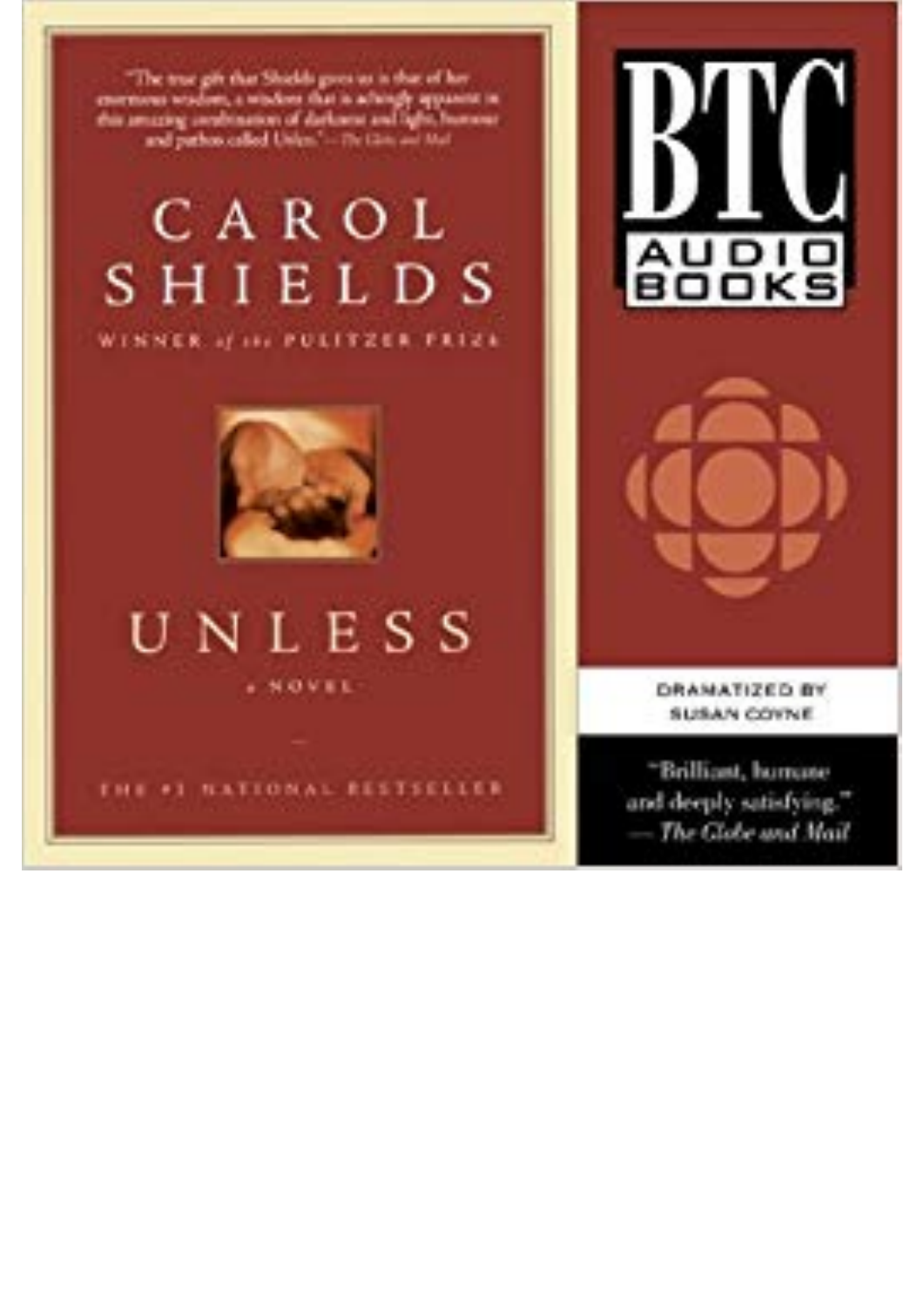*Carol Shields*

*Unless*

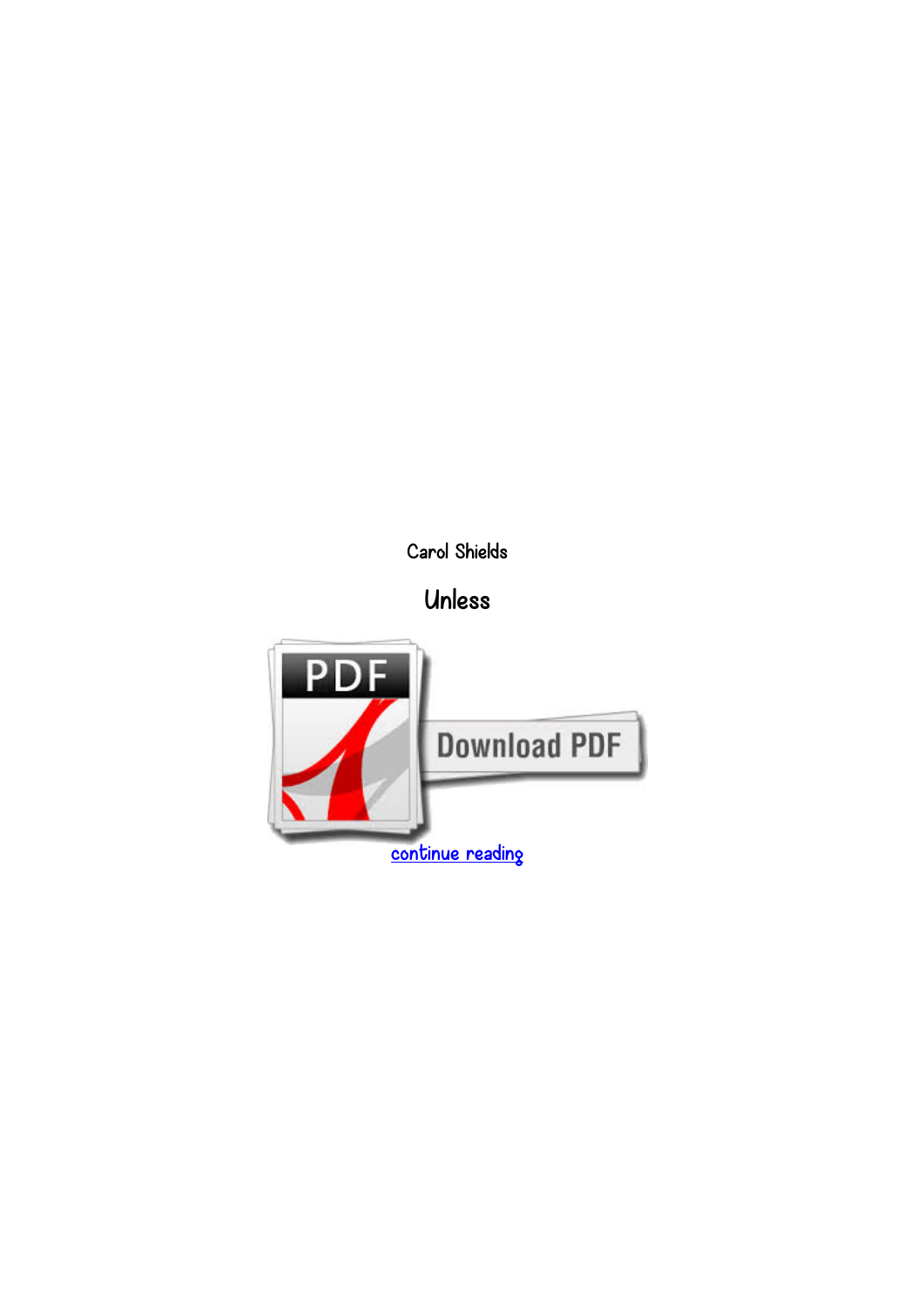*Reta Winters leads a picture perfect life. She is an effective romance writer, she has three fantastic daughters, a good-looking spouse, a house in the united states and a pet dog named Family pet. Everything seems great, until her eldest girl inexplicably drops out of university to panhandle on the streets of Toronto. As Reta watches helplessly, Norah sits mute on the part of Bathurst and Bloor, with an indicator* around her throat that reads &#147Goodness.&#148 Just like the novel, this shifting full-cast dramatization by Susan Coyne circles backwards and forwards over Reta&#146s recent past as she *frantically attempts to understand what unhinged her child. It was originally published as a hardcover by Random House in 2002 and made an appearance as a Vintage paperback in 2003. Unless was shortlisted for* Britain&#146s Booker Prize, the Commonwealth Prize, the Giller Prize, and the Governor General&#146s *Award. Even while, she displays the globe that she actually is fine by conference friends for coffee, keeping up the home and the family routine, and focusing on the sequel to her best-selling first novel, as she tries* to recuperate the rhythms of her happy former happy life &#151 even if nothing seems sure anymore. *Unless was the last novel Carol Shields published before her death.*



*[continue reading](http://bit.ly/2Tge8Fv)*